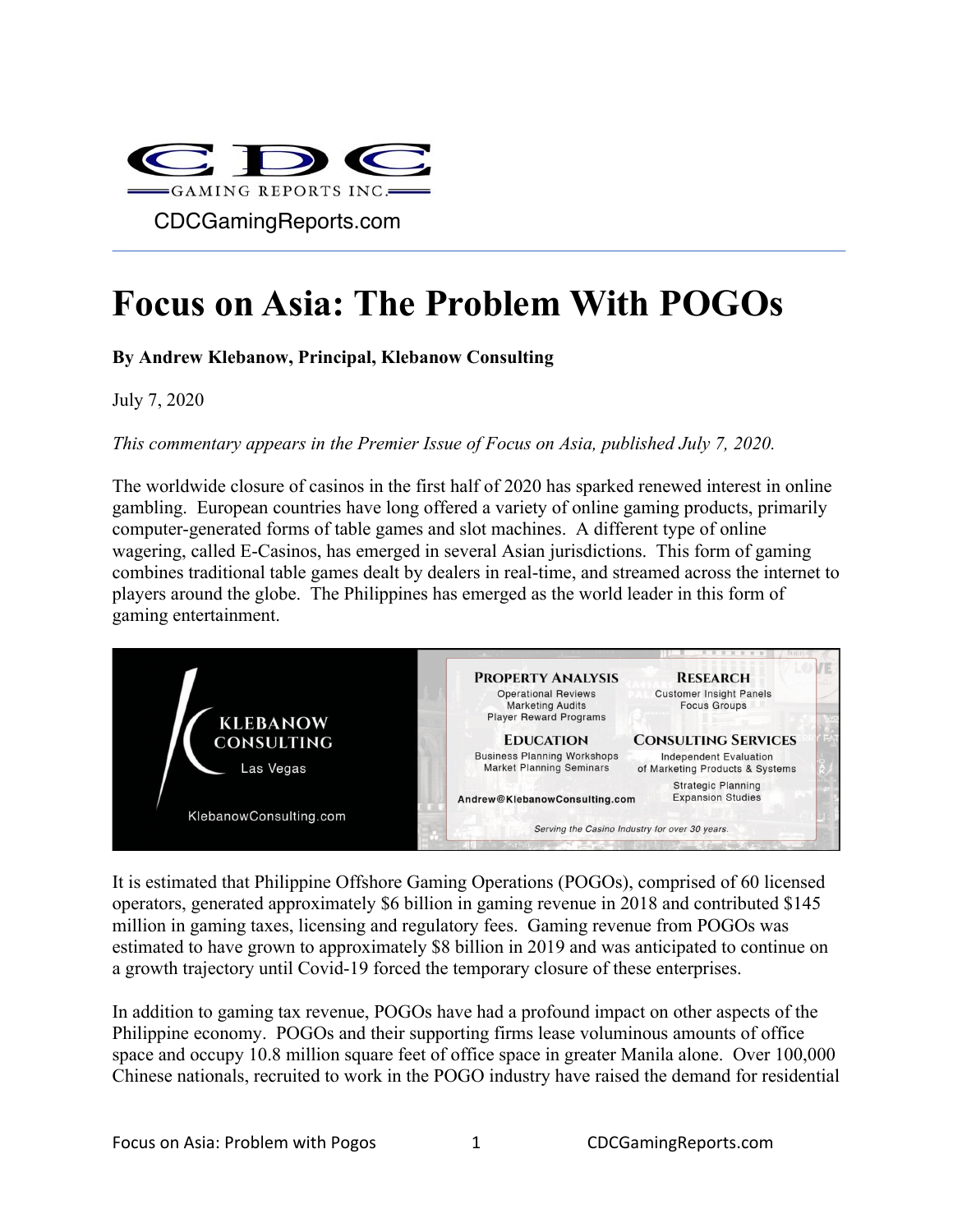housing, driving up rents and occupancy. Both commercial and residential landlords have greatly benefited from this increased demand.

Since POGOs target and serve gamers residing outside of the Philippines, and Filipinos, no matter where they reside, are forbidden to wager on these online platforms, these gaming operations appear to have little negative impact on Philippine society. As one gaming industry executive once said, "what's not to like about POGOs?"

While POGOs have generated prodigious amounts of tax revenue, grew local employment, and stimulated other economic benefits, there are some problems with POGOs that are rarely discussed amidst enthusiasts of the industry. This article examines the problem with POGOs.

#### **The History of POGOs**

POGOs were established in November of 2016 when President Duterte signed Executive Order No. 13, removing two regional authorities from regulating offshore gaming licenses and handed regulatory oversight to the Philippine Amusement and Gaming Corporation (PAGCOR). E-Casinos had in fact been in existence in the Philippines since 2005, having first been developed in the Cagayan Economic Zone and Freeport. Under the auspices of the Cagayan Economic Zone Authority, the E-Casino industry grew to include over 50 operators and had evolved into a multi-billion dollar industry. Bringing this industry under the auspices of PAGCOR gave the industry a heightened sense of legitimacy. It also challenged PAGCOR to develop methodologies to oversee and regulate what was to them a new form of casino gaming.

#### **Why Have 130,000 Customer Service Agents?**

Prior to the Covid-19 induced lockdown in March of 2020, POGOs and their various affiliate service providers required an army of workers to staff and maintain operations. Amongst them were approximately 130,000 Chinese nationals, recruited from the People's Republic of China to work in the Philippines for Customer Relations Service Providers. According to PAGCOR, their role is to offer customer service to players and cater to their various needs through direct interaction by means of remote communications devices. These agents are tasked with helping new customers set up accounts, address disputes and maintain an open dialogue with players.

130,000 may seem like a lot of people, considering that the vast majority of Asian adults already know how to set up purchasing accounts on their mobile devices. The question that one must ask is, what do 60 online casinos need with 130,000 Chinese nationals when even the largest of world's integrated casino resorts each employ around 300 people devoted to player services, and all of the integrated casino resorts in Macau employ fewer than 110,000 people, including all the dealers, supervisors, restaurant staff, hotel staff, maintenance, and support staff?

Recent articles published in the Los Angeles Times, CNN and Rappler, the Philippine-based news organization, suggest that these service providers serve a different role: to troll social gaming websites, identify potential customers, and induce those players to sign up for realmoney wagering. Then, those agents establish an ongoing dialogue with those players, inducing them to continue wagering through an endless stream of promotional offers. These kinds of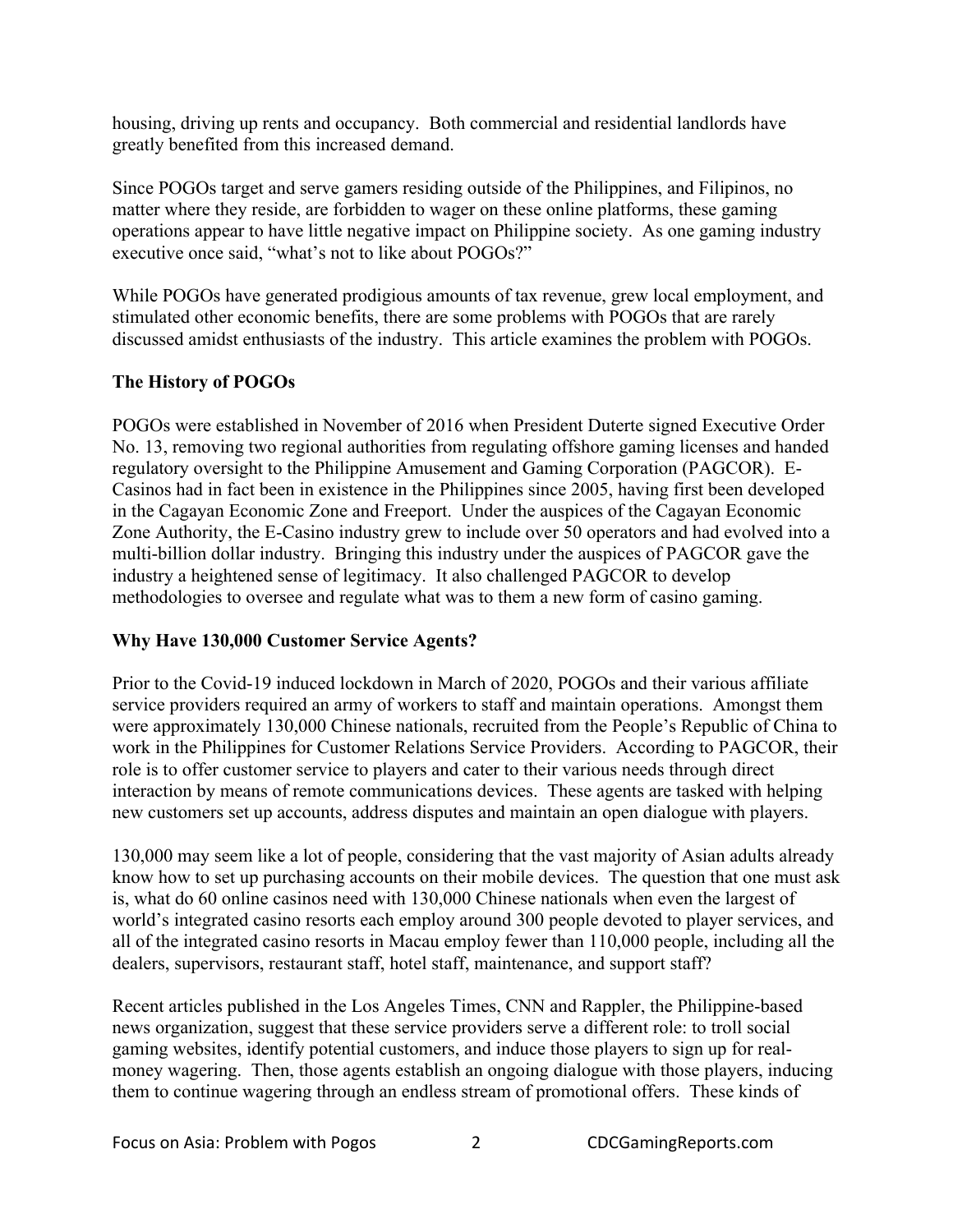marketing tactics, developed over the past fifteen years and also adopted by social gaming websites, have proven particularly worrisome to the central government of the Peoples Republic of China. It also smacks against any responsible gaming initiatives promoted by PAGCOR.

## **Gambling Is Illegal In China**

According to PAGCOR regulations, online gaming operators can only stream into countries that permit it and are forbidden to stream into any country in which gambling is illegal. PAGCOR has long taken a stance that it does not truly know where POGO customers reside and is dependent on third-party auditors to monitor where wagers are made.

Gambling is against the law in the PRC and the only place where it is permitted is in Macau, a Special Administrative Region of the PRC. In fact, the PRC strictly prohibits the delivery of casino marketing messages anywhere in China, and gambling debts are unenforceable. A casino in another jurisdiction such as Singapore risks onerous penalties from its regulators if it violates the laws of another country. Nevertheless, the lion's share of POGO gaming revenue is generated from players residing in the PRC. PAGCOR maintains a certain degree of plausible deniability since it relies on outside auditors to monitor where wagers are placed. Nevertheless, Philippine authorities must acknowledge that the 130,000 Chinese nationals employed by POGOs and their affiliate service providers are there to service gamblers who ostensibly reside in the PRC.

The PRC has grown increasingly concerned over its citizens' participation in various forms of online gambling. In 2019, it asked leaders of both the Kingdom of Cambodia and the Philippines to cease online gambling operations that target Chinese citizens. In response to that request, and in respect to its alliance with China, Cambodia announced that it would no longer license online gaming operations once those licenses expired on December 31, 2019. The Philippine government took no action and maintained its right and those of its licensees to stream online gaming into other countries.

### **POGOs Can Leave At Any Moment**

Upon announcing in August of 2019 that online gaming operations would cease at the end of the year, the Kingdom of Cambodia witnessed a mass exodus of thousands of Chinese nationals that were employed by dozens of casino operators. Faced with a cessation of business, Cambodian online casino operators packed up their office equipment, computer servers and telecommunications hardware, and moved to other jurisdictions. In the wake of their departure, residential, hotel, and commercial real estate occupancy rates plummeted. Followed shortly after by the global pandemic, these markets have yet to recover.

As the pandemic-induced lockdown in Manila comes to an end, POGOs are resuming operations. Along with it came a call from Philippine politicians to increase gaming and other taxes levied against POGO operators. In response, some POGO operations have closed and plan to move elsewhere. Further calls to tax POGOs may lead to other operators shifting their